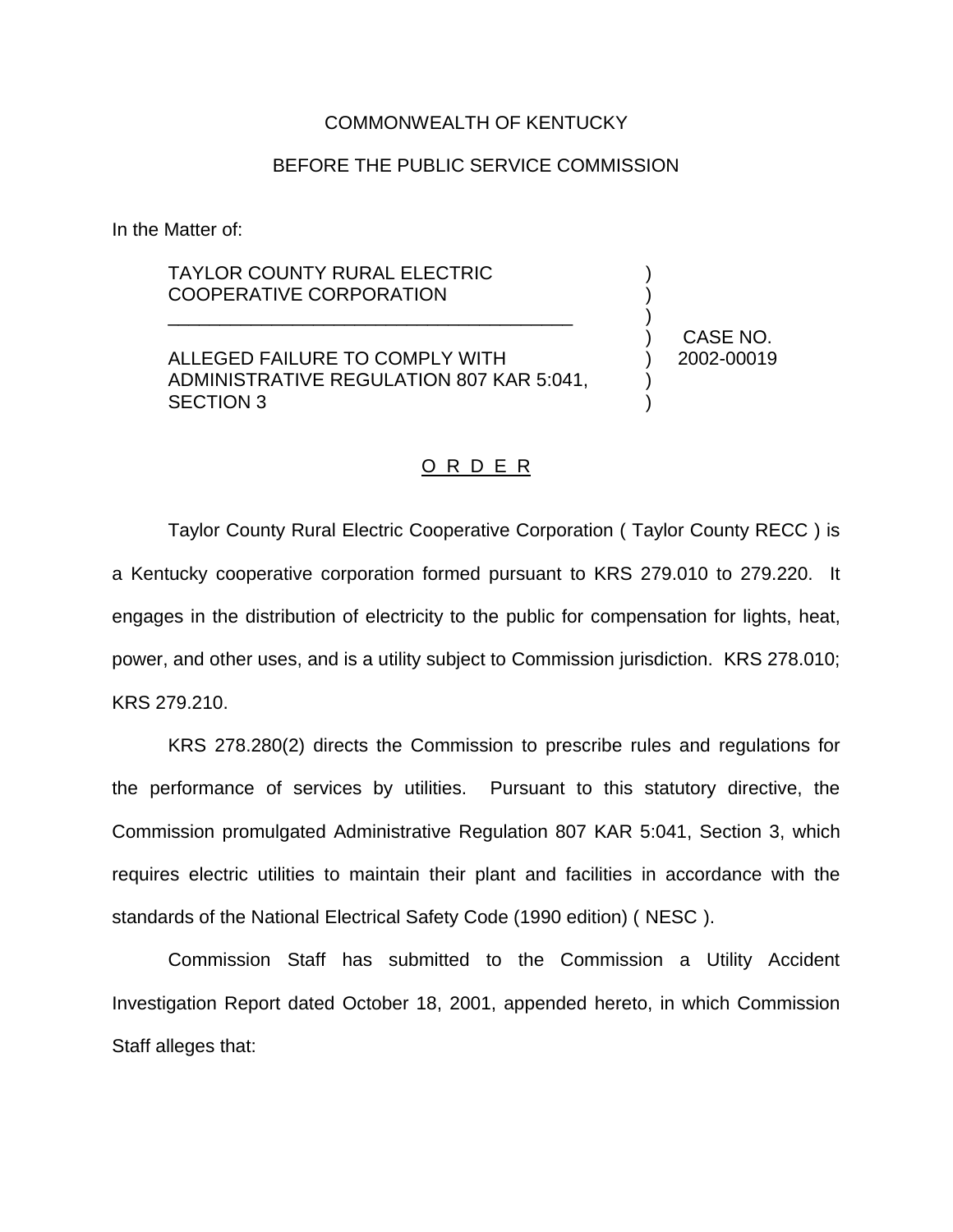1. On August 28, 2001, Dennis Bays, Keith Clements, David Weatherford, and Scott Cochran, acting in their capacity as employees and First Class Service Technicians for Taylor County RECC, attempted to restore electric service to a Taylor County RECC customer in the Forest Hills Subdivision in Campbellsville, Kentucky.

2. Upon responding to the outage report, Bays and Clements discovered that a single-phase breaker on B-phase of a 3-phase line had tripped out at point 119. They discovered that a UG transformer had been damaged, and they called Weatherford and Cochran to assist them in changing the transformer.

3. While checking the size of the underground primary wire, Weatherford touched the primary wire with his hand and received a small shock. At the time Weatherford touched this wire, he was not wearing protective gloves or sleeves.

4. Cochran and Weatherford proceeded to check the voltage on the primary line using a hand held voltmeter normally used for checking low voltage.

5. While checking the voltage, the voltmeter blew up and Cochran received flash burns to his arms, hands, face, and eyes.

6. At the time of this incident, Cochran was not wearing protective gloves, sleeves, or safety glasses.

7. NESC Rules 420C(5) and 441A provide that no employee shall approach or take any conductive object within a certain distance of energized equipment unless the equipment is de-energized or there is proper insulation.

8. NESC Rule 420H requires persons to use the personal protective equipment, protective devices, and special tools provided for their work.

-2-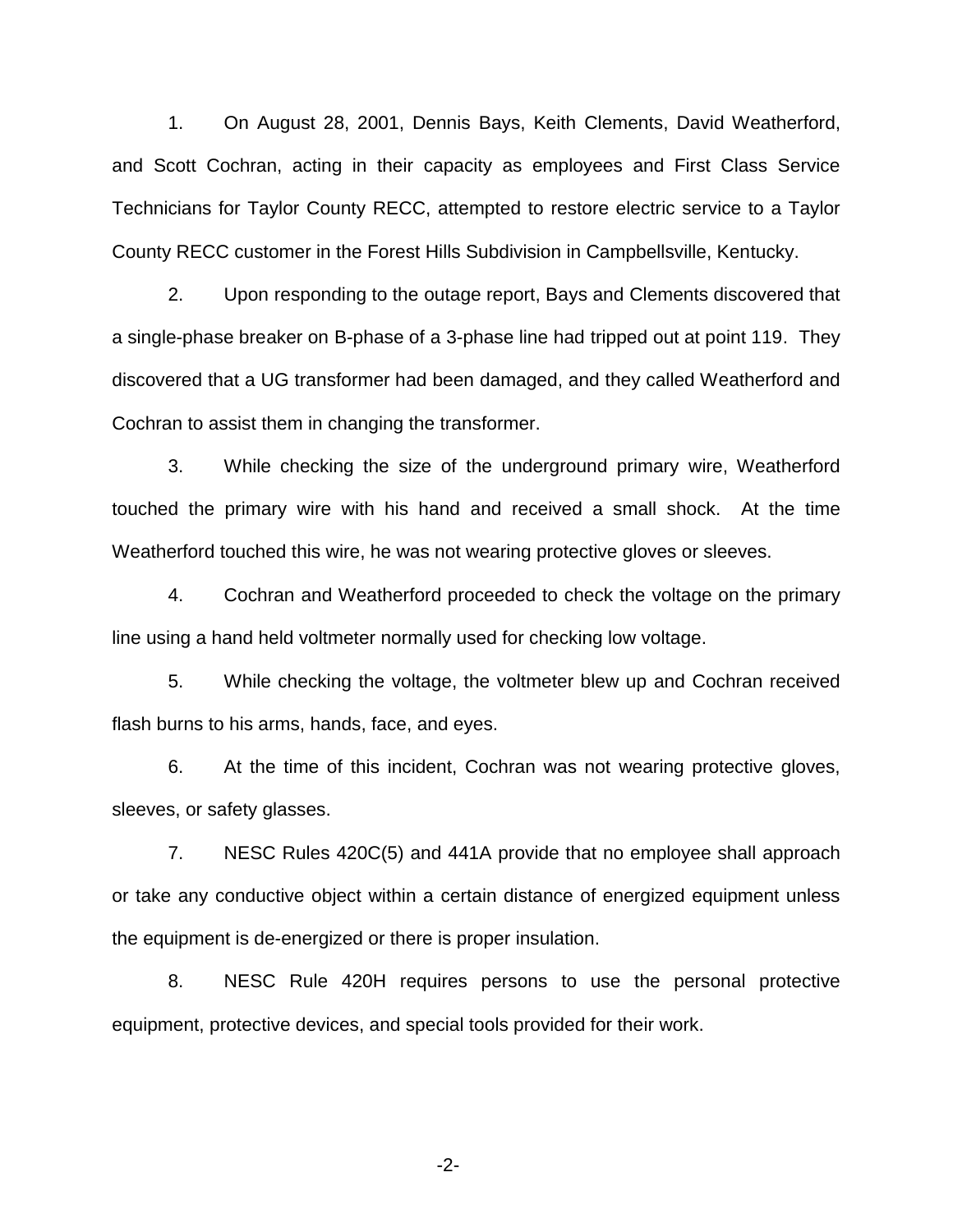9. NESC Rule 445A2 requires that, when testing for voltage, the employee keep all parts of his or her body at a required distance by using proper insulating handles and other suitable devices.

10. Scott Cochran violated NESC Rules 420C5, 420H, 441A, and 445A2 when he failed to wear his protective equipment and failed to use proper insulating devices.

11. David Weatherford violated NESC Rule 420H when he failed to wear his protective equipment.

Based on its review of the Utility Accident Investigation Report and being otherwise sufficiently advised, the Commission finds prima facie evidence that Taylor County RECC failed to comply with Administrative Regulation 807 KAR 5:041, Section 3.

The Commission, on its own motion, HEREBY ORDERS that:

1. Taylor County RECC shall appear before the Commission on April 9, 2002 at 10:00 a.m., Eastern Daylight Time, in Hearing Room 1 of the Commission s offices at 211 Sower Boulevard, Frankfort, Kentucky, for the purpose of presenting evidence concerning the alleged violations of Administrative Regulation 807 KAR 5:041, Section 3, and of showing cause why it should not be subject to the penalties prescribed in KRS 278.990(1) for these alleged violations.

2. Taylor County RECC shall submit to the Commission within 20 days of the date of this Order a written response to the allegations contained in the Utility Accident Investigation Report.

-3-